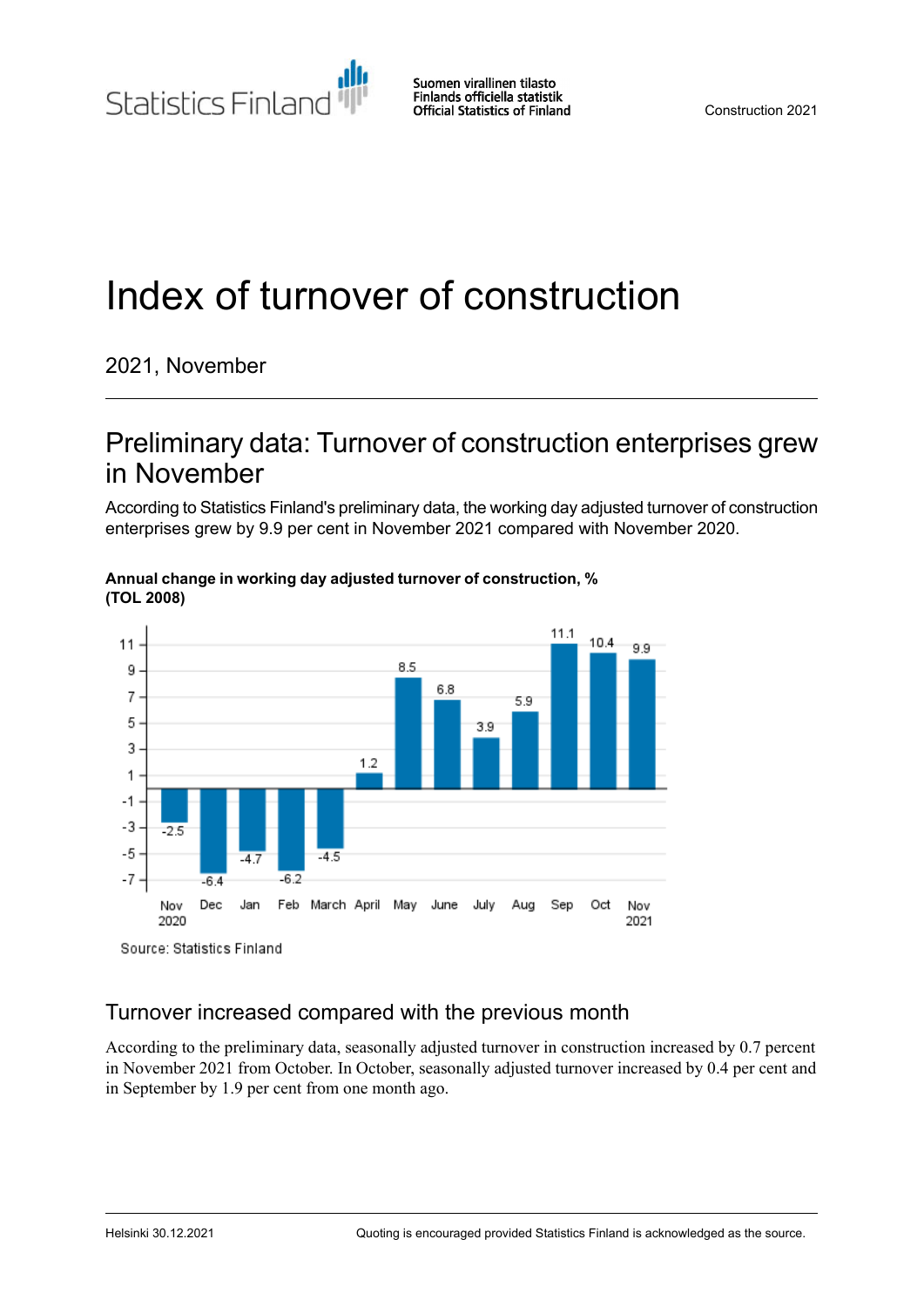

**Change in seasonally adjusted turnover of construction from the previous month, % (TOL 2008)**

Source: Statistics Finland

The calculation of indices of turnover of construction is based on the Tax Administration's data on self-assessed taxes, which are supplemented with Statistics Finland's sales inquiry. The monthly turnover of construction enterprises can have even large variations due to invoicing practices. The final invoice for major projects may be recorded in the sales of one month, even if the project had required the work of several months or years.

The factors caused by the variation in the number of weekdays are taken into account in adjustment for working days. This meanstaking into consideration the lengths of months, different weekdays and holidays. In addition, seasonal variation is eliminated from seasonally adjusted series, on account of which it makes sense to compare observations of two successive months as well.

The data for the latest month are preliminary and are released at a delay of around four weeks. The data may become significantly revised particularly in coming months.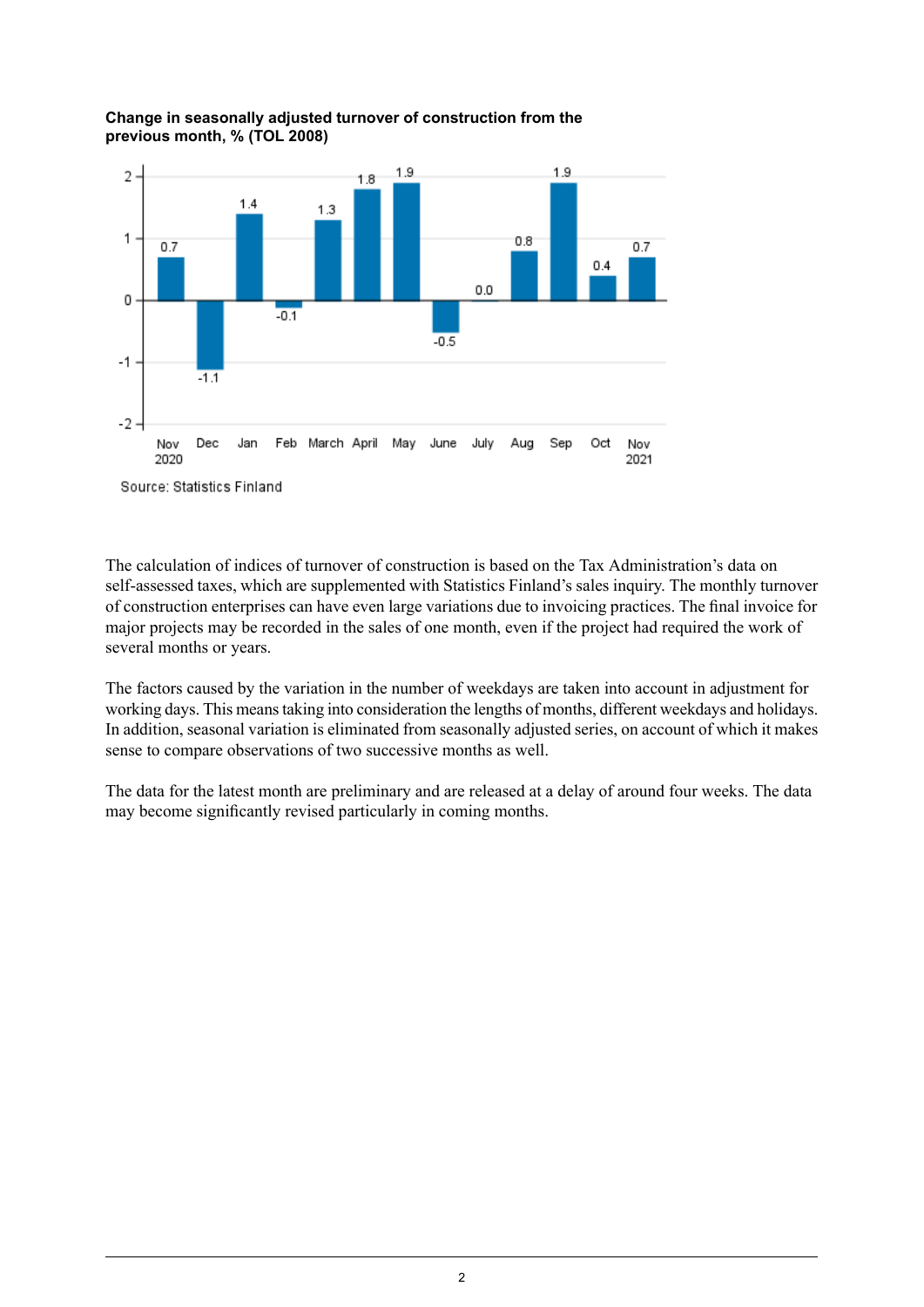### **Contents**

# **Tables Appendix tables** Appendix table 1. Year-on-year change in working day adjusted turnover, % (TOL [2008\).......................................4](#page-3-0) Figures **Appendix figures** Appendix figure 1. Turnover of construction, trend [series..........................................................................................5](#page-4-0) Revisions in these [statistics.........................................................................................................................................6](#page-5-0)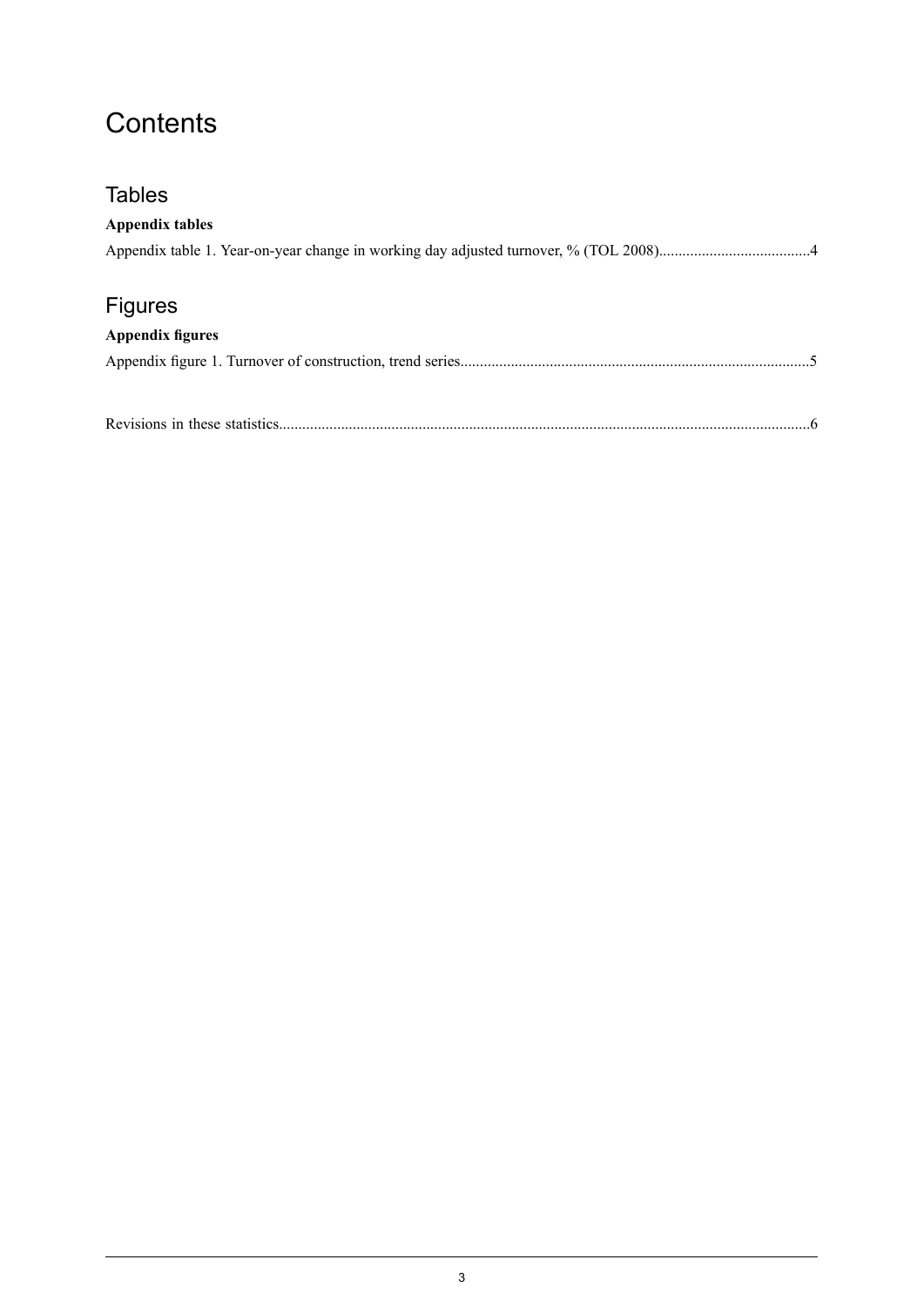### Appendix tables

#### <span id="page-3-0"></span>**Appendix table 1. Year-on-year change in working day adjusted turnover, % (TOL 2008)**

|              | Year-on-year change by three-month period, $\%$ <sup>1)</sup> |     |     |      | Cumulative year-on-year<br>change, $\%$ <sup>1)</sup> | Year-on-year change in the<br>latest month, $\%$ <sup>1)</sup> |  |  |
|--------------|---------------------------------------------------------------|-----|-----|------|-------------------------------------------------------|----------------------------------------------------------------|--|--|
|              | 12/20-02/21 03-05/2021 06-08/2021 09-11/2021 01-11/2021       |     |     |      |                                                       | 11/2021                                                        |  |  |
| Construction | $-5.9$                                                        | 1.8 | 5.6 | 10.5 | 4.5                                                   | 9.9                                                            |  |  |

1) Year-on-year change compares the value for an examined time period to the value for the corresponding time period twelve months back.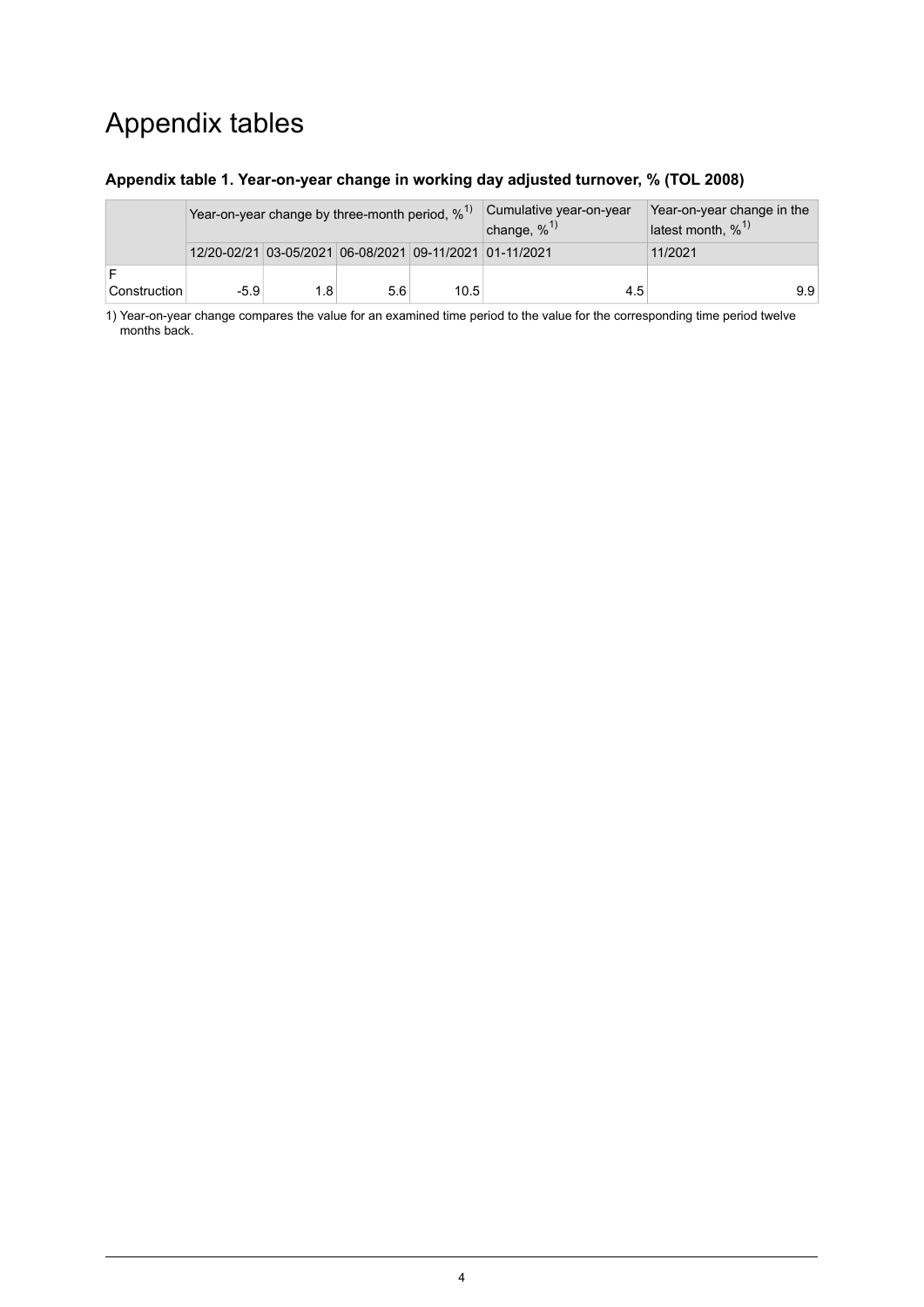# Appendix figures



#### <span id="page-4-0"></span>**Appendix figure 1. Turnover of construction, trend series**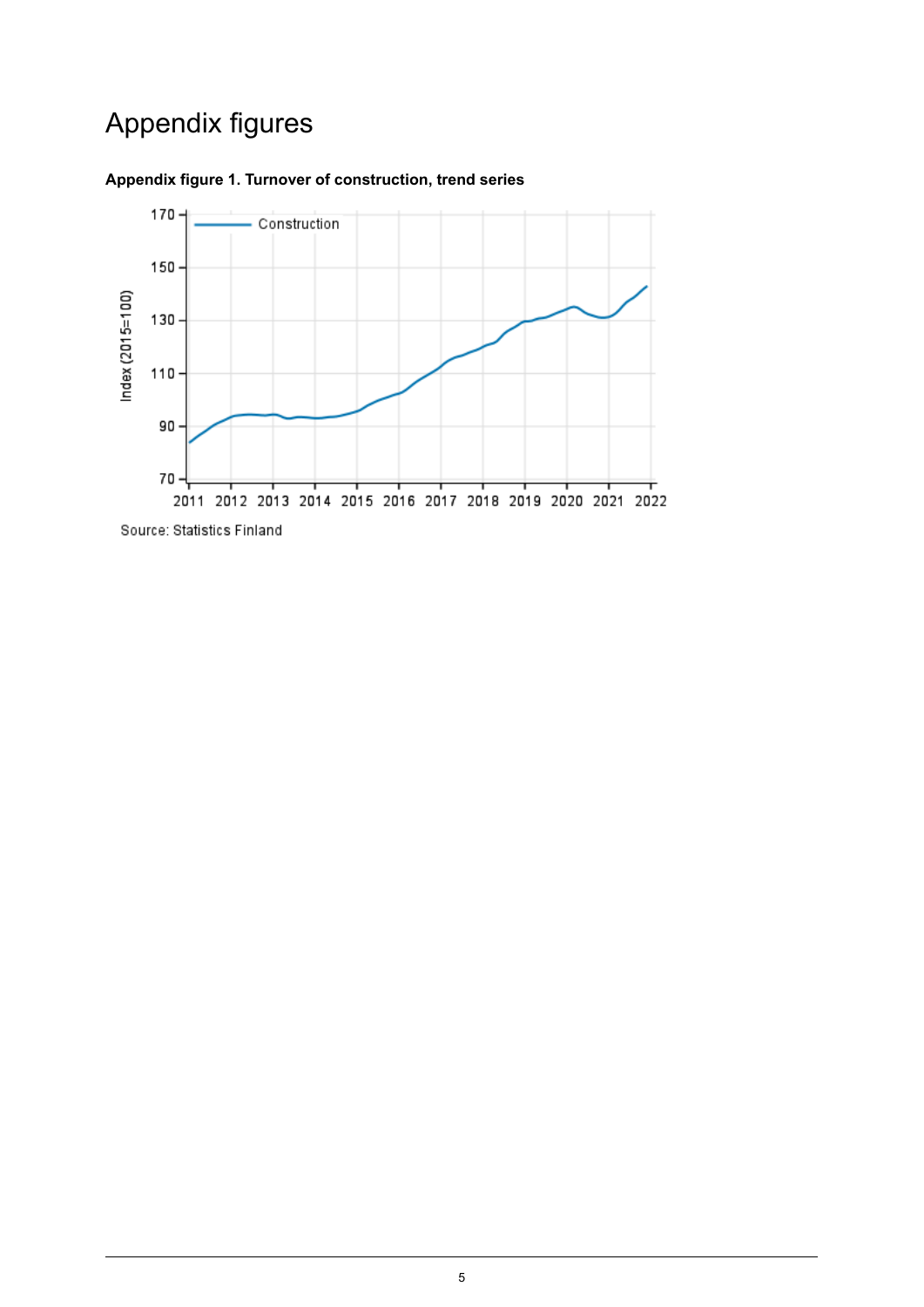### <span id="page-5-0"></span>Revisions in these statistics

The data of the statistics have become revised according to the table below. For more information about data revisions, see Section 3 of the quality description (only in Finnish).

#### **Revision to annual changes in working day adjusted turnover of construction**1)

| Time of publishing |                                |     | 2021         |     |               |      |  |  |
|--------------------|--------------------------------|-----|--------------|-----|---------------|------|--|--|
|                    | 0 <sub>5</sub>                 | 06  | 07           | 08  | 09            |      |  |  |
|                    | Preliminary data, %            | 6.3 | 6.8          | 9.4 | 6.4           | 7.4  |  |  |
| Construction       | 1st release, %                 | 7.9 | 7.4          | 6.3 | 6.8           | 8.3  |  |  |
|                    | Latest release (2021-12-30), % |     | $8.5 \, 6.8$ | 3.9 | 5.9           | 11.1 |  |  |
|                    | Revision, percentage point     | 22  | 0.0          |     | $-5.5$ $-0.5$ | 3.7  |  |  |

1) The revision describes the difference of annual change percentages between the preliminary data and the latest release.